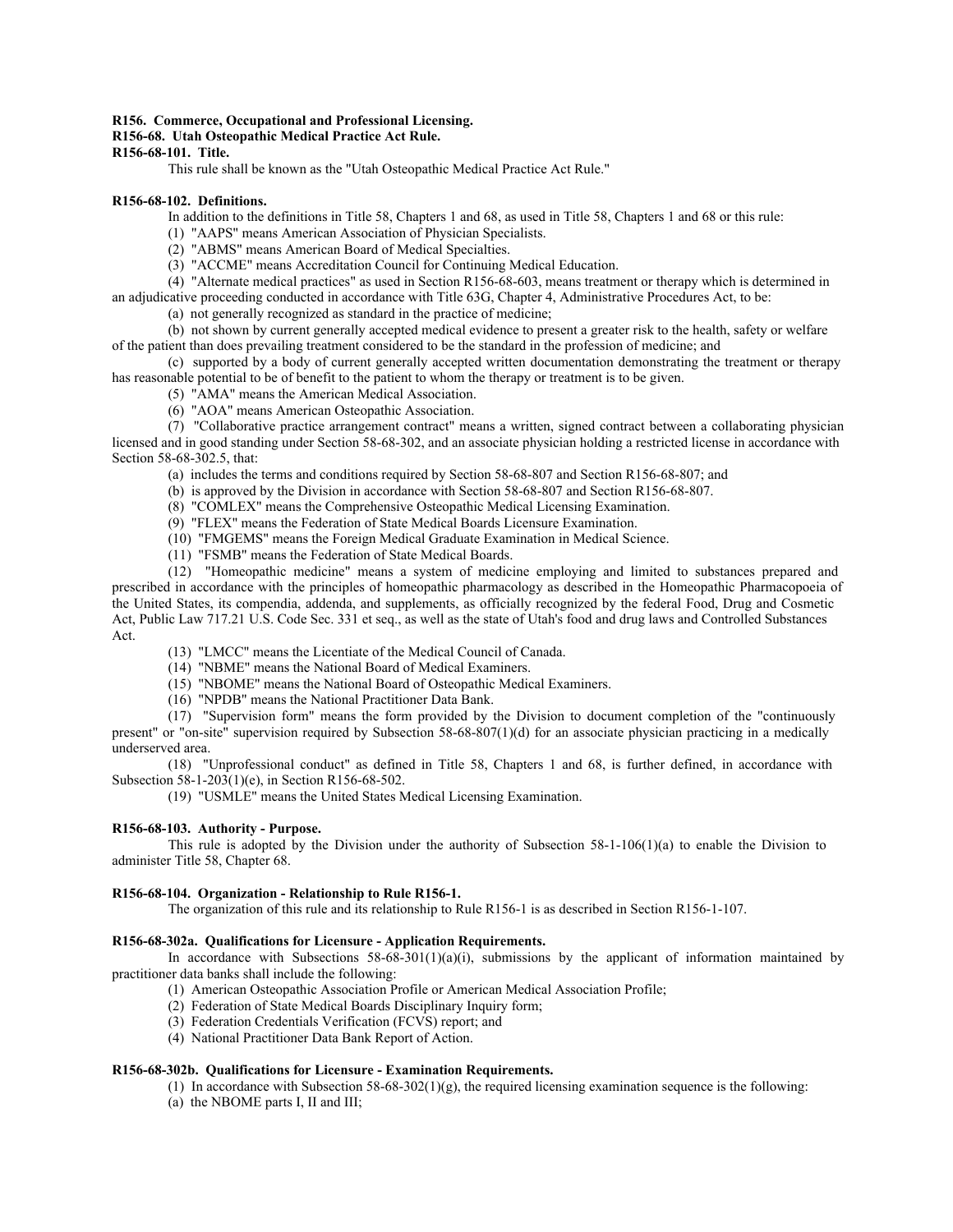(b) the NBOME parts I, II and the NBOME COMPLEX Level III;

(c) the NBOME part I and the NBOME COMLEX Level II and III;

(d) the NBOME COMLEX Level I, II and III;

(e) the FLEX components I and II on which the applicant shall achieve a score of not less than 75 on each component;

(f) the NBME examination parts I, II and III on which the applicant shall achieve a score of not less than 75 on each

part;

(g) the USMLE, steps 1, 2 and 3 on which the applicant shall achieve a score of not less than 75 on each step;

(h) the LMCC examination, Parts 1 and 2;

(i) the NBME part I or the USMLE step 1 and the NBME part II or the USMLE step 2 and the NBME part III or the USMLE step 3;

(j) the FLEX component 1 and the USMLE step 3; or

(k) the NBME part I or the USMLE step 1 and the NBME part II or the USMLE step 2 and the FLEX component 2.

(l) A candidate who fails any combination of the USMLE, FLEX, NBME and NBOME three times shall provide a narrative regarding the failure and may be requested to meet with the Board and Division.

(2) In accordance with Subsections 58-68-302(1)(g), (2)(c) and (3)(d), an applicant may be required to take the SPEX examination if the applicant:

(a) has not practiced in the past five years;

(b) has had disciplinary action within the past five years; or

(c) has had a substance use disorder, physical or mental impairment within the past five years which may affect the applicant's ability to safely practice.

(3) In accordance with Subsection (2) above, the passing score on the SPEX examination is 75.

(4) In accordance with Subsection  $58-68-302(2)$ (c), the medical specialty certification shall be current certification in an AOA, ABMS, or AAPS member specialty board.

#### **R156-68-302c. Qualifications for Licensure - Requirements for Admission to the Examinations.**

(1) Admission to the NBOME examination shall be in accordance with policies and procedures of the NBOME. The division and the board have no responsibility for or ability to facilitate an individual's admission to the NBOME examination.

(2) Admission to the USMLE steps 1 and 2 shall be in accordance with policies and procedures of the FSMB and the NBME. The division and the board have no responsibility for or ability to facilitate an individual's admission to steps 1 and 2 of the USMLE.

(3) Requirements for admission to the USMLE step 3 are:

(a) completion of the education requirements as set forth in Subsection  $58-68-302(1)(d)$  and (e);

(b) passing scores on USMLE steps 1 and 2, or the FLEX component I, or the NBME parts I and II;

(c) have passed the first USMLE step taken, either 1 or 2, within seven years; and

(d) have not failed a combination of USMLE step 3, FLEX component II and NBME part III, three times.

#### **R156-68-303. Renewal Cycle - Procedures.**

(1) In accordance with Subsection 58-1-308(1), the renewal date for the two-year renewal cycle applicable to licensees under Title 58, Chapter 68, is established by rule in Section R156-1-308a.

(2) Renewal procedures shall be in accordance with Section R156-1-308c.

#### **R156-68-304. Qualified Continuing Professional Education.**

(1) In accordance with Subsection 58-68-304(1), the qualified continuing professional education requirements shall consist of 40 hours during each two-year licensure cycle as follows:

(a) A minimum of 34 of the required hours shall be in category 1 offerings as established by the AOA or ACCME.

(b) A maximum of 6 hours of continuing education may come from the Division of Occupational and Professional Licensing.

(c) Up to 15% of the required hours may come from providing volunteer health care services within the scope of the licensee's license at a qualified location, in accordance with Section 58-13-3 concerning charity health care. One hour of continuing education credit may be earned for every four documented hours of volunteer services.

(d) Participation in a residency program approved by the AOA or the ACCME shall meet the continuing education requirement in a pro-rata amount equal to any part of the two-year period.

(2) Continuing education under this section shall:

(a) be relevant to the licensee's professional practice;

(b) be prepared and presented by individuals who are qualified by education, training and experience to provide medical continuing education; and

(c) have a method of verification of attendance and completion which may include a "CME Self Reporting Log".

(3) Credit for continuing education shall be recognized in 50-minute hour blocks of time for education completed in formally established classroom courses, seminars, lectures, conferences or training sessions which meet the criteria listed in Subsection (2) above.

(4) A licensee must be able to document completion of the continuing professional education upon the request of the Division. Such documentation shall be retained until the next renewal cycle.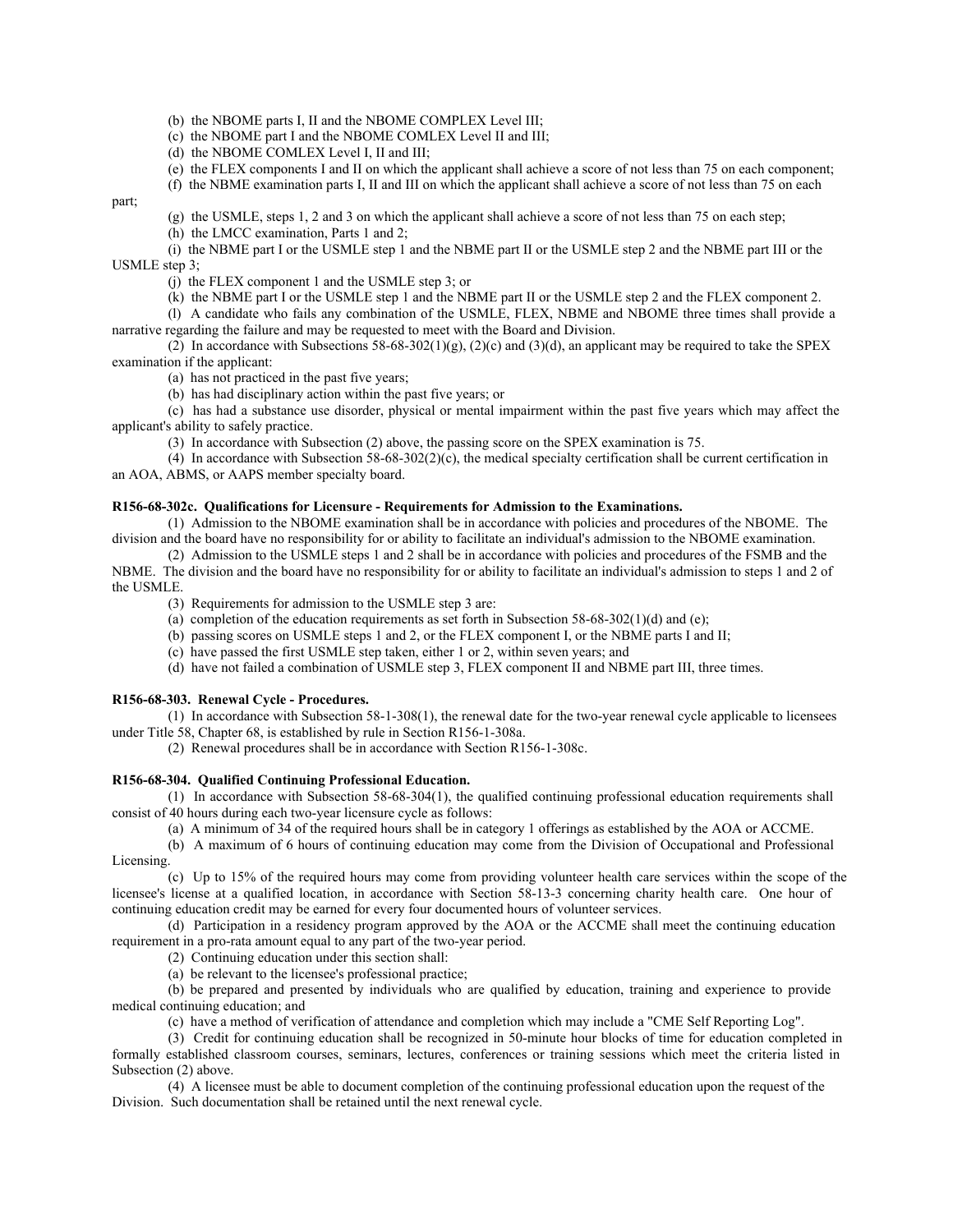#### **R156-68-306. Exemptions From Licensure.**

In accordance with Subsection 58-1-307(1), exemptions from licensure as an osteopathic physician include the following:

(1) any physician exempted from licensure, who engages in prescribing, dispensing, or administering a controlled substance outside of a hospital, shall be required to apply for and obtain a Utah Controlled Substance License as a condition precedent to them administering, dispensing or prescribing a controlled substance;

(2) any person engaged in a competent public screening program making measures of physiologic conditions including serum cholesterol, blood sugar and blood pressure, shall be exempt from licensure and shall not be considered to be engaged in the practice of osteopathic medicine conditioned upon compliance with all of the following:

(a) all instruments or devices used in making measures are approved by the Food and Drug Administration of the U.S. Department of Health, to the extent approval is required, and the instruments and devices are used in accordance with those approvals;

(b) the facilities and testing protocol meet any standards or personnel training requirements of the Utah Department of Health;

(c) unlicensed personnel shall not interpret results of measures or tests nor shall they make any recommendation with respect to treatment or the purchase of any product;

(d) licensed personnel shall act within the lawful scope of practice of their license classification;

(e) unlicensed personnel shall conform to the referral and follow-up protocol approved by the Utah Department of Health for each measure or test;

(f) information provided to those persons measured or tested for the purpose of permitting them to interpret their own test results shall be only that approved by the Utah Department of Health.

(3) non-licensed public officials not having emergency medical technician (EMT) certification who are designated by appropriate county officials as first responders may be issued and allowed to carry the Mark I automatic antidote injector kits and may administer the antidote to himself or his designated first response "buddy". Prior to being issued the kits, the certified first responders would successfully complete the Army/FEMA course on the "Use of Auto-Injectors by Civilian Emergency Medical Personnel". The kits would be issued to the responder only by his employing government agency and procured through the Utah Division of Comprehensive Emergency Management. No other individuals, whether licensed or not, shall prescribe or issue these antidote kits; and

(4) In accordance with Section 58-68-305, a medical assistant, while working under the indirect supervision of a licensed osteopathic physician and surgeon, may not additionally engage in:

(a) diagnosing; or

(b) establishing a treatment plan.

### **R156-68-502. Unprofessional Conduct.**

"Unprofessional conduct" includes:

(1) the prescribing for oneself any Schedule II or III controlled substance; however, nothing in this rule shall be interpreted by the division or the board to prevent a licensee from using, possessing, or administering to himself a Schedule II or III controlled substance which was legally prescribed for him by a licensed practitioner acting within his scope of licensure when it is used in accordance with the prescription order and for the use for which it was intended;

(2) knowingly, prescribing, selling, giving away or administering, directly or indirectly, or offering to prescribe, sell, furnish, give away or administer any scheduled controlled substance as defined in Title 58, Chapter 37 to a drug dependent person, as defined in Subsection 58-37-2(1)(s) unless permitted by law and when it is prescribed, dispensed, or administered according to a proper medical diagnosis and for a condition indicating the use of that controlled substance is appropriate;

(3) knowingly engaging in billing practices which are abusive and represent charges which are grossly excessive for services rendered;

(4) directly or indirectly giving or receiving any fee, commission, rebate or other compensation for professional services not actually and personally rendered or supervised; however, nothing in this section shall preclude the legal relationships within lawful professional partnerships, corporations, or associations or the relationship between an approved supervising physician and physician assistants or advanced practice nurses supervised by them;

(5) knowingly failing to transfer a copy of pertinent and necessary medical records or a summary thereof to another physician when requested to do so by the subject patient or by his legally designated representative;

(6) failing to furnish to the board information requested by the board which is known by a licensee with respect to the quality and adequacy of medical care rendered to patients by osteopathic physicians licensed under the Utah Osteopathic Medical Practice Act;

(7) failing as an operating surgeon to perform adequate pre-operative and primary post-operative care of the surgical condition for a patient in accordance with the standards and ethics of the profession or to arrange for competent primary postoperative care of the surgical condition by a licensed physician and surgeon or osteopathic physician who is equally qualified to provide that care;

(8) billing a global fee for a procedure without providing the requisite care;

(9) supervising the providing of breast screening by diagnostic mammography services or interpreting the results of breast screening by diagnostic mammography to or for the benefit of any patient without having current certification or current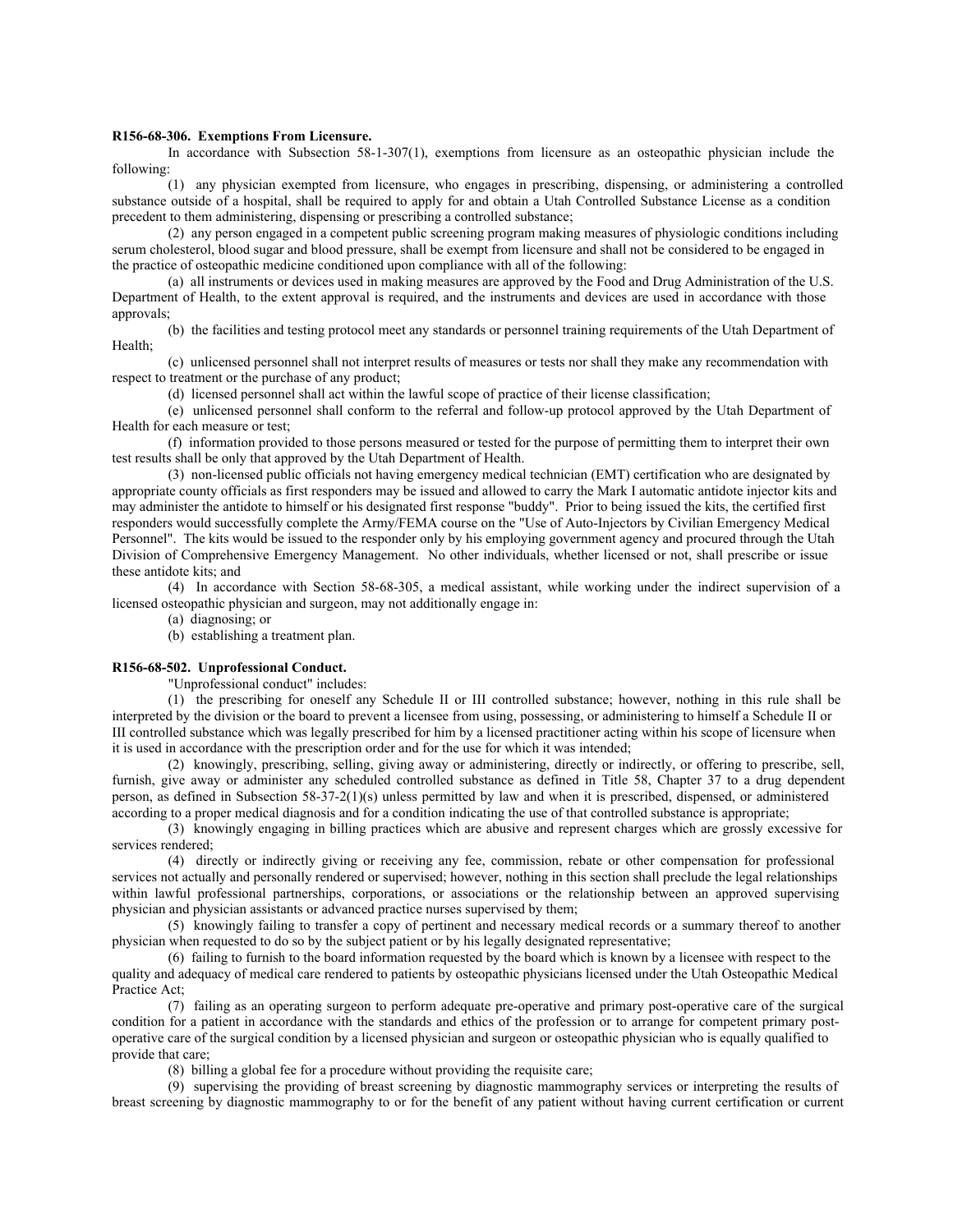eligibility for certification by the American Osteopathic Board of Radiology or the American Board of Radiology. However, nothing in this subsection shall be interpreted to prevent a licensed physician from reviewing the results of any breast screening by diagnostic mammography procedure upon a patient for the purpose of considering those results in determining appropriate care and treatment of that patient if the results are interpreted by a physician qualified under this subsection and a timely written report is prepared by the interpreting physician in accordance with the standards and ethics of the profession;

(10) failing of a licensee under Title 58, Chapter 68, without just cause to repay as agreed any loan or other repayment obligation legally incurred by the licensee to fund the licensee's education or training as an osteopathic physician;

(11) failing of a licensee under Title 58, Chapter 68, without just cause to comply with the terms of any written agreement in which the licensee's education or training as an osteopathic physician is funded in consideration for the licensee's agreement to practice in a certain locality or type of locality or to comply with other conditions of practice following licensure;

(12) a physician providing services to a department of health by participating in a system under which the physician provides the department with completed and signed prescriptions without the name and address of the patient, or date the prescription is provided to the patient when the prescription form is to be completed by authorized registered nurses employed by the department of health which services are not in accordance with the provisions of Section 58-17b-620;

(13) engaging in alternative medical practice except as provided in Section R156-68-603;

(14) violation of any provision of the American Medical Association's (AMA) "Code of Medical Ethics", 2012-2013 edition, which is hereby incorporated by reference;

(15) failing to timely submit an annual written report to the division indicating that the osteopathic physician has reviewed at least annually the dispensing practices of those authorized by the osteopathic physician to dispense an opiate antagonist, pursuant to Section R156-68-604; and

(16) failing to discuss the risks of using an opiate with a patient or the patient's guardian before issuing an initial opiate prescription, in accordance with Section 58-37-19.

#### **R156-68-503. Administrative Penalties.**

(1) In accordance with Section 58-68-503, unless otherwise ordered by the presiding officer, the following fine and citation schedule shall apply:

> TABLE FINE SCHEDULE

| <b>VIOLATION</b><br><b>FIRST OFFENSE</b>          | <b>SUBSEQUENT OFFENSE</b>           |
|---------------------------------------------------|-------------------------------------|
| $$5,000 - $10,000$<br>58-1-501(1)                 | \$10,000                            |
| $100 - $500$<br>58-1-501(2)(a)<br>\$<br>\$        | $500 - $3,000$                      |
| \$<br>$500 - $5,000$<br>58-1-501(2)(b)            | \$1,500 - \$10,000                  |
| \$<br>$500 - $5,000$<br>58-1-501(2)(c)            | \$5,000 - \$10,000                  |
| \$<br>500 - \$ 5,000<br>58-1-501(2)(d)            | \$5,000 - \$10,000                  |
| \$<br>$500 - $5,000$<br>58-1-501(2)(e)            | \$5,000 - \$10,000                  |
| \$<br>500 - \$5,000<br>58-1-501(2)(f)             | \$1,500 - \$10,000                  |
| \$<br>$1,000 - $5,000$<br>58-1-501(2)(g)          | $$5,000 - $10,000$                  |
| \$<br>$1,000 - $5,000$<br>58-1-501(2)(h)          | \$5,000 - \$10,000                  |
| \$<br>1,000 - \$5,000<br>58-1-501(2)(i)           | \$5,000 - \$10,000                  |
| \$<br>1,000 - \$5,000<br>58-1-501(2)(j)           | $$5,000 - $10,000$                  |
| $1,000 - $5,000$<br>58-1-501(2)(k)<br>\$          | \$5,000 - \$10,000                  |
| $$1,000 - $5,000$<br>58-1-501(2)(l)               | \$5,000 - \$10,000                  |
| \$5,000 - \$10,000<br>58-1-501(2)(m)              | \$10,000                            |
| \$<br>500 - \$5,000 \$1,500 - \$10,000<br>58-37-8 |                                     |
| 58-68-501(1)<br>\$                                | 1,000 - \$5,000 \$ 2,000 - \$10,000 |
| \$<br>500 - \$5,000<br>58-68-502 (1)              | \$5,000 - \$10,000                  |
| 58-68-502.5(1)<br>\$<br>5,000                     | \$10,000                            |
| \$<br>58-68-502.5(2)<br>5,000                     | \$10,000                            |
| \$<br>5,000 - \$10,000 \$10,000<br>58-68-502.5(3) |                                     |
| \$<br>58-1-501.5 (5)                              | 500 - \$1,500 \$1,500 - \$10,000    |
| R156-1-501(1)<br>\$                               | 1,000 - \$5,000 \$5,000 - \$10,000  |
| \$<br>R156-1-501(2)                               | 1,000 - \$5,000 \$5,000 - \$10,000  |
| \$<br>R156-1-501(3)                               | 1,000 - \$5,000 \$5,000 - \$10,000  |
| \$<br>R156-1-501(4)                               | 1,000 - \$5,000 \$5,000 - \$10,000  |
| \$<br>$1,000 - $5,000$<br>R156-1-501(5)           | \$5,000 - \$10,000                  |
| Ś<br>$1,000 - $5,000$<br>R156-1-501(6)            | \$5,000 - \$10,000                  |
| 5,000 - \$10,000<br>R156-37-502(1)(a)<br>\$       | \$10,000                            |
| $$1,000 - $5,000$<br>R156-37-502(1)(b)            | \$5,000 - \$10,000                  |
| 500 - \$5,000<br>R156-37-502(2)<br>\$             | \$1,500 - \$10,000                  |
| \$<br>$1,000 - $5,000$<br>R156-37-502(3)          | \$5,000 - \$10,000                  |
| \$<br>1,000 - \$5,000<br>R156-37-502(4)           | \$5,000 - \$10,000                  |
| \$<br>$1,000 - $5,000$<br>R156-37-502(5)          | \$5,000 - \$10,000                  |
| \$<br>5,000 - \$10,000<br>R156-37-502(6)          | \$10,000                            |
| \$<br>5,000 - \$10,000<br>R156-37-502(7)          | \$10,000                            |
| \$<br>R156-68-502(1)                              | 500 - \$1,500 \$1,500 - \$10,000    |
| \$<br>500 - \$1,500<br>R156-68-502(2)             | \$1,500 - \$10,000                  |
| \$<br>R156-68-502(3)                              | 500 - \$1,500 \$1,500 - \$10,000    |
| \$<br>500 - \$1,500<br>R156-68-502(4)             | \$1,500 - \$10,000                  |
|                                                   |                                     |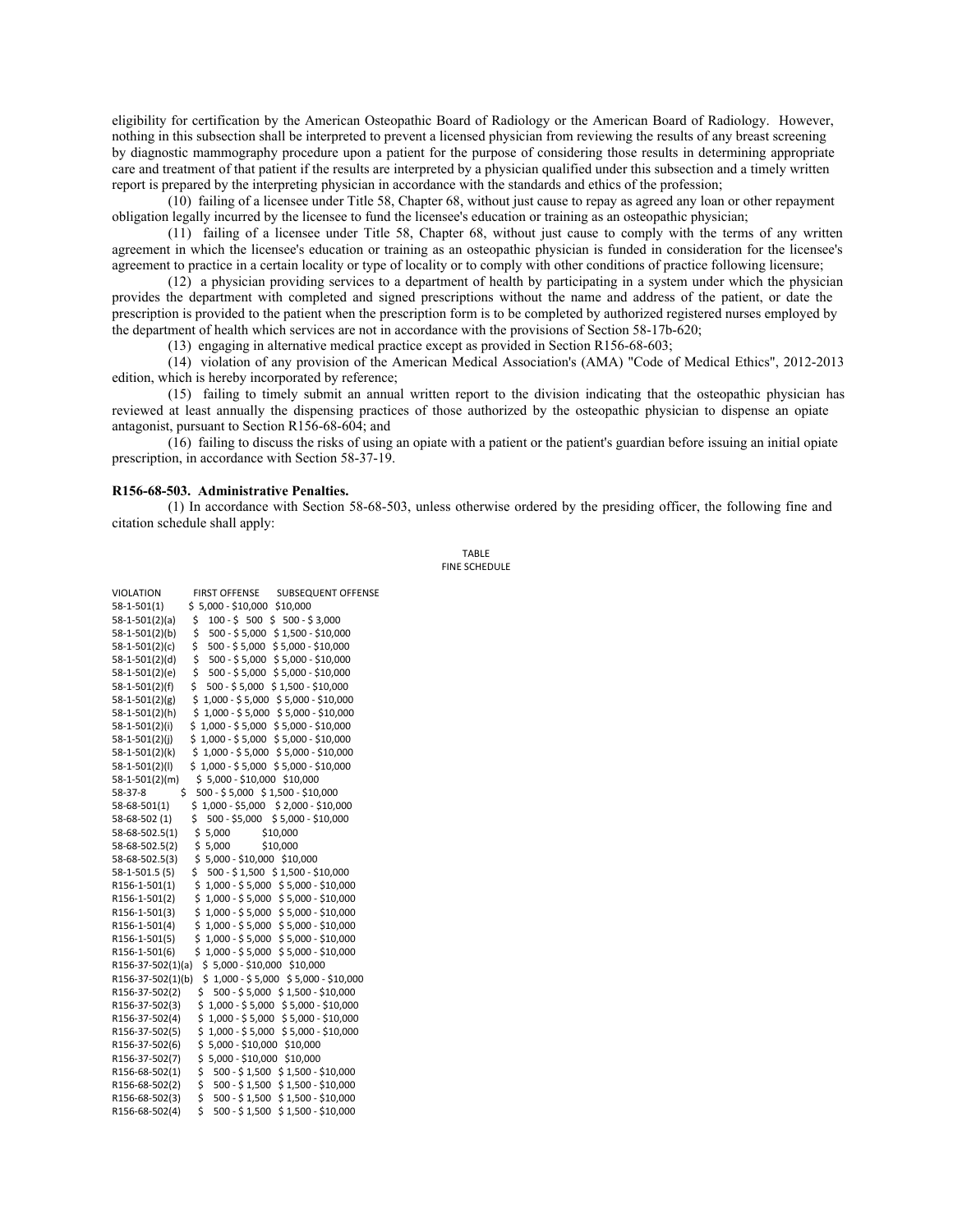| R156-68-502(5)                                                             | \$  | 500 - \$1,500 \$1,500 - \$10,000                     |  |
|----------------------------------------------------------------------------|-----|------------------------------------------------------|--|
| R156-68-502(6)                                                             | \$  | 500 - \$1,500 \$1,500 - \$10,000                     |  |
| R156-68-502(7)                                                             | \$  | 500 - \$1,500 \$1,500 - \$10,000                     |  |
| R156-68-502(8)                                                             | \$  | 500 - \$1,500 \$1,500 - \$10,000                     |  |
| R156-68-502(9)                                                             | Ś.  | 500 - \$1,500 \$1,500 - \$10,000                     |  |
| R156-68-502(10)                                                            | \$  | 500 - \$1,500 \$1,500 - \$10,000                     |  |
| R156-68-502(11)                                                            | \$  | 500 - \$1,500 \$1,500 - \$10,000                     |  |
| R156-68-502(12)                                                            | \$  | $500 - $1,500$ \$ 1,500 - \$10,000                   |  |
| R156-68-502(13)                                                            | \$  | $500 - $1,500$ \$ 1,500 - \$10,000                   |  |
| R156-68-502(14)                                                            | \$. | $500 - $1,500$ \$ 1,500 - \$10,000                   |  |
| R156-68-502(15)                                                            | \$. | 500 - \$1,500 \$1,500 - \$10,000                     |  |
| R156-68-502(16)                                                            | Ŝ.  | $500 - $1,500 \ $1,500 - $10,000$                    |  |
| Any other conduct that constitutes unprofessional or                       |     |                                                      |  |
|                                                                            |     | unlawful conduct \$ 500 - \$1,500 \$1,500 - \$10,000 |  |
| Ongoing offense(s): $\zeta$ 2,000 per day but not less than second offense |     |                                                      |  |

(2) Citations shall not be issued for third offenses, except in extraordinary circumstances approved by the investigative supervisor.

(3) If multiple offenses are cited on the same citation, the fine shall be determined by evaluating the most serious offense.

(4) An investigative supervisor may authorize a deviation from the fine schedule based upon the aggravating or mitigating circumstances.

(5) The presiding officer for a contested citation shall have the discretion, after a review of the aggravating and mitigating circumstances, to increase or decrease the fine amount imposed by an investigator based upon the evidence reviewed.

### **R156-68-602. Medical Records.**

In accordance with Subsection 58-68-803(1), medical records shall be maintained to be consistent with the following:

(1) all applicable laws, regulations, and rules; and

(2) the AMA "Code of Medical Ethics", 2012-2013 edition, which is hereby incorporated by reference.

#### **R156-68-603. Alternate Medical Practice.**

(1) A licensed osteopathic physician may engage in alternate medical practices as defined in Subsection R156-68- 102(4) and shall not be considered to be engaged in unprofessional conduct on the basis that it is not in accordance with generally accepted professional or ethical standards as unprofessional conduct defined in Subsection 58-1-501(2)(b), if the licensed osteopathic physician:

(a) possesses current generally accepted written documentation, which in the opinion of the board, demonstrates the treatment or therapy has reasonable potential to be of benefit to the patient to whom the therapy or treatment is to be given;

(b) possesses the education, training, and experience to competently and safely administer the alternate medical treatment or therapy;

(c) has advised the patient with respect to the alternate medical treatment or therapy, in writing, including:

(i) that the treatment or therapy is not in accordance with generally recognized standards of the profession;

(ii) that on the basis of current generally accepted medical evidence, the physician and surgeon finds that the treatment or therapy presents no greater threat to the health, safety, or welfare of the patient than prevailing generally recognized standard medical practice; and

(iii) that the prevailing generally recognized standard medical treatment or therapy for the patient's condition has been offered to be provided, or that the physician and surgeon will refer the patient to another physician and surgeon who can provide the standard medical treatment or therapy; and

(d) has obtained from the patient a voluntary informed consent consistent with generally recognized current medical and legal standards for informed consent in the practice of medicine, including:

(i) evidence of advice to the patient in accordance with Subsection (c); and

(ii) whether the patient elects to receive generally recognized standard treatment or therapy combined with alternate medical treatment or therapy, or elects to receive alternate medical treatment or therapy only.

(2) Alternate medical practice includes the practice of homeopathic medicine.

### **R156-68-604. Required Reporting of Annual Review by Osteopathic Physicians of Dispensing Practices of Those Authorized to Dispense an Opiate Antagonist.**

(1) In accordance with Subsection 26-55-105(2)(c), an osteopathic physician who issues a standing prescription drug order authorizing the dispensing of an opiate antagonist shall annually submit a written report to the division indicating that he has reviewed at least annually the dispensing practices of those authorized by the osteopathic physician to dispense the opiate antagonist.

(2) The report described above shall be submitted no later than January 31 of each calendar year and shall continue as long as the standing order remains in effect. Null reporting is not required.

(3) An osteopathic physician shall be considered to have satisfactorily reviewed the dispensing practices of those authorized by the osteopathic physician to dispense the opiate antagonist by reviewing the report of the licensee dispensing the opiate antagonist specified in Subsection R156-17b-625(1).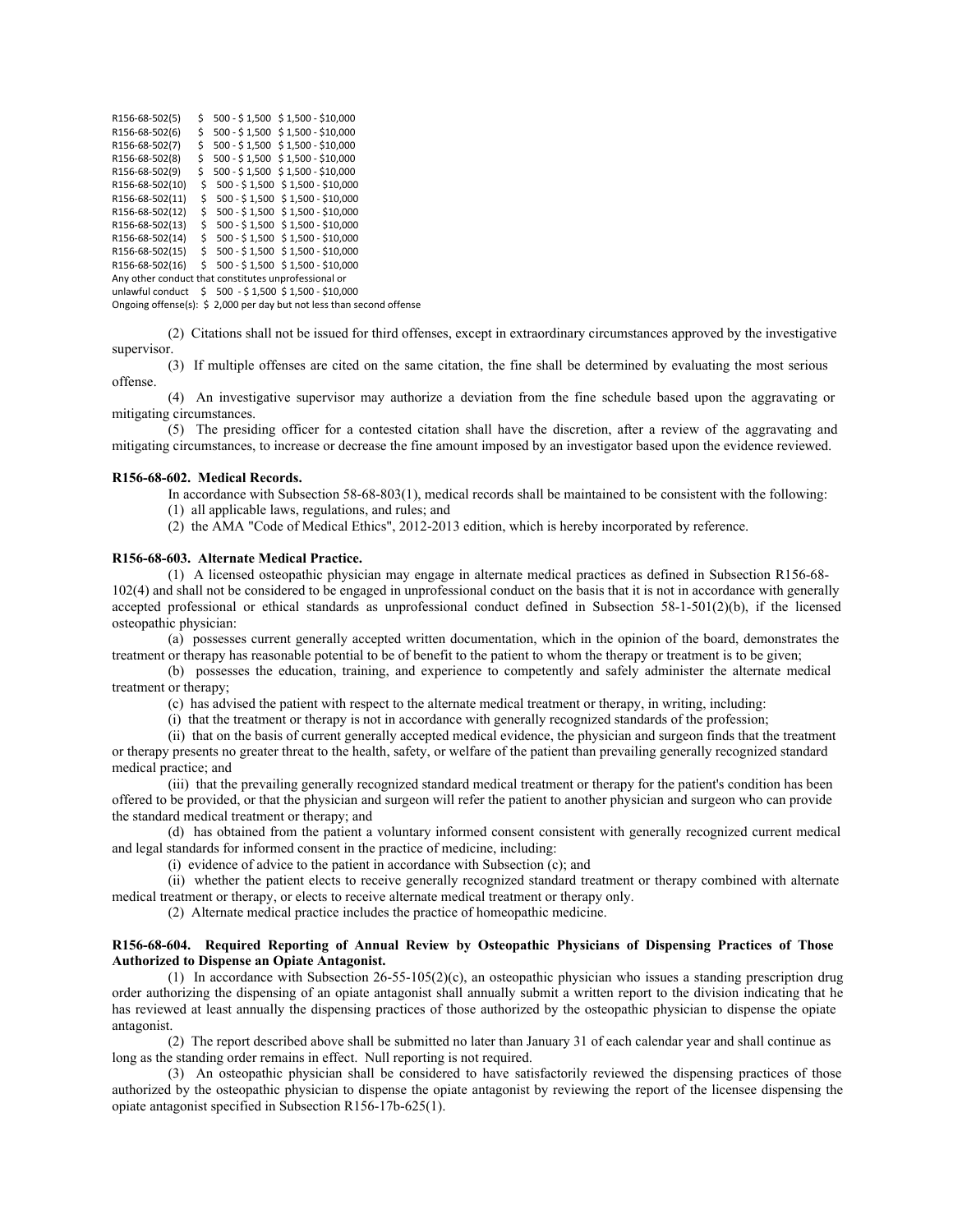#### **R156-68-807. Collaborative Practice Arrangement Contract - Duties and Responsibilities of Collaborating Physician and Associate Physician.**

In accordance with Section 58-68-807, the Division's approval of a collaborative practice arrangement, and the educational methods and programs required of an associate physician throughout the duration of a collaborative practice arrangement, are established as follows:

(1) Collaborative practice arrangement contract.

(a) Before beginning a collaborative practice arrangement, the prospective collaborating physician and associate physician shall sign a written collaborative practice arrangement contract, which the associate physician shall submit to the Division for approval.

(b) A collaborative practice arrangement contract shall include at least the following:

(i) all of the terms and conditions required by Section 58-68-807, including:

(A) a description of how the health care services to be rendered by the associate physician under the collaborative practice arrangement will be consistent with the associate physician's skill, training, and competence;

(B) a description of the medically underserved population or medically underserved area within the state where the associate physician will provide primary care services;

(C) if the associate physician will practice in a medically underserved area, a plan for documenting completion of the "continuously present" or"on-site" supervision required by Subsection 58-68-807(1)(d), using the Division-provided supervision forms;

(D) if the associate physician will prescribe Schedule III through V controlled substances, documentation of the associate physician's mid-level practitioner Federal Drug Administration (DEA) registration; and

(E) a provision requiring the associate physician to notify the Division in writing within 10 days of any modifications to the collaborative practice arrangement contract, and providing that any changes shall become effective only upon receipt of written notice from the Division approving the changes;

(ii) in accordance with Subsection 58-68-807(4), a plan establishing educational methods and programs that the associate physician shall complete throughout the duration of the collaborative practice arrangement contract, which:

(A) will facilitate the advancement of the associate physician's medical knowledge and abilities; and

(iii) remedies in the event of breach of contract by either the collaborating physician or associate physician, including procedures for contract termination and written notification to the Division.

(c) Before an associate physician may render any health care services under a collaborative practice arrangement, the parties must have obtained the Division's written approval of the collaborative practice arrangement contract.

(d) In evaluating a collaborative practice arrangement contract, the Division shall consider whether it sufficiently complies with all of the terms and conditions required by Section 58-68-807 and this section to adequately protect the public health, safety, and welfare.

(2) Collaborating physician duties and responsibilities.

A collaborating physician overseeing an associate physician shall have the following duties and responsibilities:

(a) ensure that the collaborating physician and associate physician:

(i) are both appropriately licensed; and

(ii) are practicing pursuant to a Division-approved collaborative practice arrangement contract in accordance with Subsection (1);

(b) ensure that during the term of the collaborative practice arrangement contract the collaborating physician does not enter into a collaborative practice arrangement with more than three full-time equivalent associate physicians as required by Subsection 58-68-807(3)(b);

(c) maintain a relationship with the associate physician in which the collaborating physician is independent from control by the associate physician, and in which the ability of the collaborating physician to supervise and direct the health care services rendered by the associate physician is not compromised;

(d) be available to the associate physician for advice, consultation, and direction consistent with the standards and ethics of the profession and the requirements suggested by the total of the profession and the requirements suggested by the total circumstances, including consideration of the associate physician's level of skill, training, and competence and other factors known to the associate physician and collaborating physician;

(e) ensure periodic review of the charts documenting the associate physician's delivery of health care services, in compliance with Subsection  $58-68-807(1)(b)(xii)$ ;

(f) monitor the associate physician's performance for compliance with the laws, rules, standards, and ethics of the profession, and report violations to the Division; and

(g) upon request, submit appropriate documentation to the Division with respect to practice hours completed by the associate physician evidencing the "continuously present" or "on-site" supervision required by Subsection 58-68-807(1)(d).

(3) Associate physician duties and responsibilities.

An associate physician shall have the following duties and responsibilities:

(a) prior to beginning a collaborative practice arrangement and rendering any health care services, enter into a Division-approved collaborative practice arrangement contract with a collaborating physician in accordance with Subsection (1);

(b) maintain required licensure and any DEA registration;

(c) be professionally responsible for the acts and practices of the associate physician; and